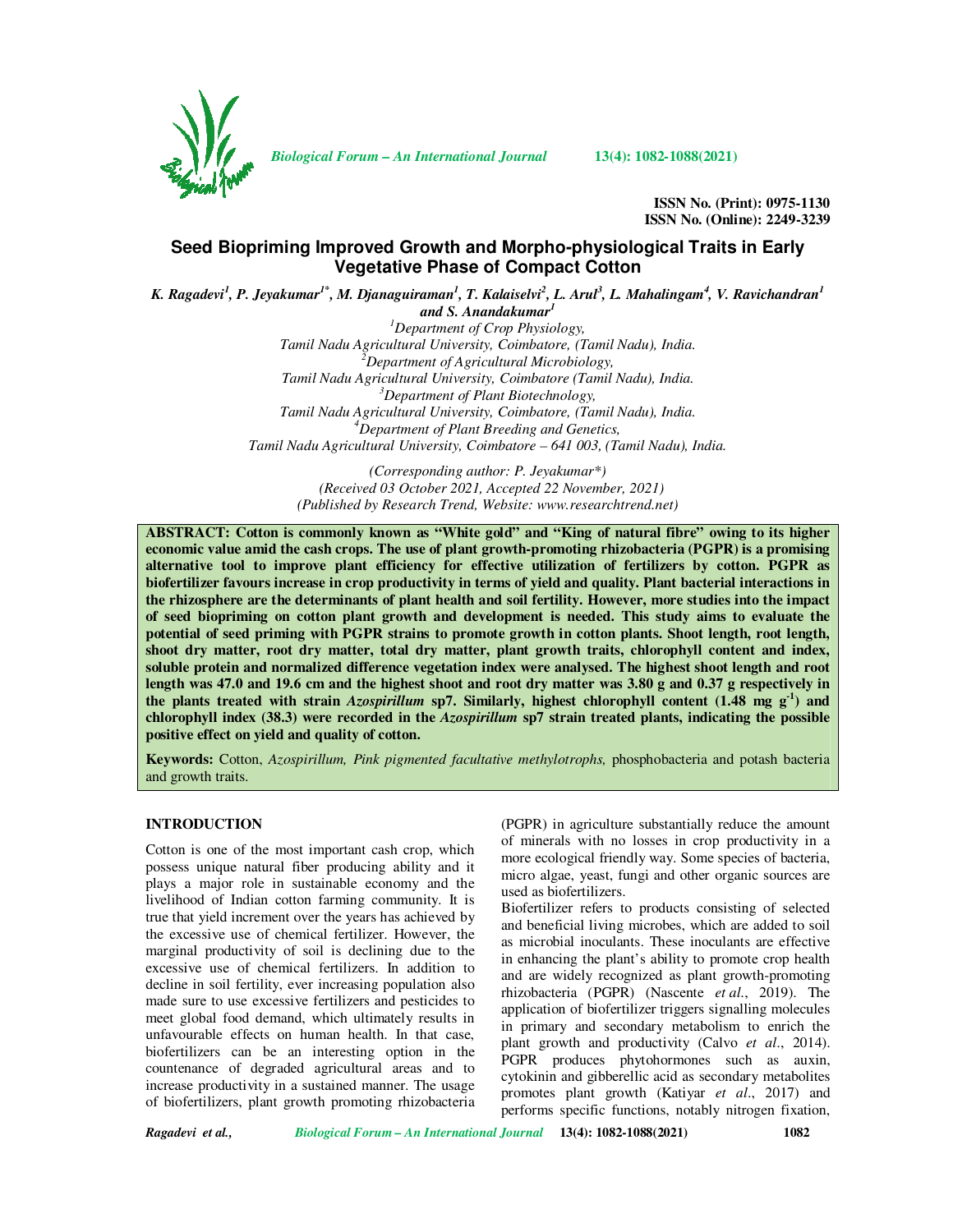siderophore production, phosphate solubilization and potassium mobilizing ability that leads to plant growth promotion. Applying microorganisms to seed is an attractive option because of the combination of specific effect and limited environmental impact. Biopriming of seed is an emerging technique to enhance the seed quality by soaking the seeds in the bacterial suspension for precalculated period of time to allow the bacterial imbibition into the seed (Abuamsha *et al*., 2011). Seed treatment has the potential to deliver agents "in the right amount, at the right place, and at the right time" (Chandra and Greep, 2010).

bacterial cultures *viz.*, *Azospirillum*, *Pseudomonas, Azotobacter* (Shaukat *et al*., 2006) and *Methylobacterium* (Nkpwatt *et al.,* 2006) are found to promote seed germination and seedling growth. Phosphate solubilizing bacteria (PSB) and potash bacteria improves overall soil health by reducing phosphate and potassium deficiency in soil. Thus, seed treatment not only plays a dominant role in improving the seed quality, it also aids in the better crop establishment during the early vegetative phase, which contributes to the higher productivity. Single and coinoculation of PGPR have been proven to increase the seed metabolism and hastens germination and increased the seedling establishment. The present study focuses on evaluation of different biofertilizer strains on the morpho-physiological traits and early vegetative growth in compact cotton.

#### **MATERIALS AND METHODS**

#### **Seed source and general experimental details**

Seed of a newly released compact cotton (CO 17 variety) was obtained from the Department of Cotton, Tamil Nadu Agricultural University, Coimbatore. The experiment was conducted at Department of Crop Physiology, Tamil Nadu Agricultural University, Coimbatore, located in the Western Agro-climatic zone of Tamil Nadu (11° 02′N latitude, 76°93′E longitude and at an altitude of 428.5 metres above mean sea level). The experiment was laid out in the completely randomized block design in August 2021 with six treatments and four replicates. Experimental soil was sandy clay loam with pH 7.91 and the crop was supplied with fertilizers and other cultivation operations as per recommended package of practices of Tamil Nadu Agricultural University, Coimbatore were followed.

*Ragadevi et al., Biological Forum – An International Journal* **13(4): 1082-1088(2021) 1083 Seed biopriming.** Four PGPR strains *i.e., Azospirillum*  sp7*,* Phosphobacteria PS1, Potash releasing bacteria KRB9 and *Pink pigmented facultative methylotrophs*  TNAU1 containing *Azospirillum brasilense* sp7 strain*, Bacillus megaterium* PS1 strain*, Bacillus mucilaginosus*  KRB9 strain and *PPFM* TNAU1 strain were collected from the Department of Agricultural Microbiology, Tamil Nadu Agricultural University, Coimbatore. The treatments include T1 - Control, T2 - *Azospirillum*  sp7 (50 ml/acre of seeds), T3 *- Pink Pigmented Facultative Methylotrophs (PPFM)* TNAU 1 (50 ml/acre of seeds), T4 – *Azospirillum* sp7 + Phosphobacteria PS1 + Potash releasing bacteria KRB9 (50 ml/acre of seeds), T5 – *PPFM* TNAU1+

Phosphobacteria PS1 + Potash releasing bacteria KRB9 (50 ml/acre of seeds), T6 – *PPFM* TNAU1+ Phosphobacteria PS1 + *Azospirillum* sp7 + Potash releasing bacteria KRB9 (50 ml/acre of seeds). Cotton seeds were bioprimed using 2% CMC (Carboxymethyl Cellulose) solution and then shade dried prior to sowing.

**Data collection.** The effects of bio-stimulants on morphological, physiological and biochemical characteristics were observed during early vegetative stage (squaring stage).

Shoot length was measured from the ground soil level to the tip of the terminal leaf and denoted in centimeters (cm).

Root length was calculated by measuring distance from bottom of the shoot to the longest end of the root and expressed in cm.

The main stem nodes and internodes were counted from labelled plants. The average number of main stem nodes and internodes per plant was worked out. The reproductive sympodia arising from extra axillary buds were expressed in numbers per plant.

Four plants at random were removed for the estimation of dry matter production (DMP). Plants were collected, and shoots and roots were separated, washed in running water and placed into paper bags. The samples were initially air dried and subsequently oven dried at  $65^{\circ}$ C for 72 hours until a constant weight was reached. Dry matter was then determined using an analytical balance and expressed as  $g$  plant<sup>-1</sup>.

The number of leaves was recorded and expressed as number per plant.

 Leaf area per plant was measured using a Leaf area meter (LICOR, Model LI 3000) and expressed as cm<sup>2</sup>  $plant^{-1}$ .

The leaf area index of the plant was computed as per the procedure suggested by Williams, (1946) by using the following formula

$$
LAI = \frac{\text{Total leaf area of the plant}}{\text{Ground area occupied by the plant (spacing)}}
$$

Specific leaf weight of the samples were computed according to Nelson and Schweitzer, (1988) by using the formula,

$$
SLW = \frac{leaf \, dry \, weight}{leaf \, area}
$$

A portable chlorophyll meter (Minolta SPAD, Model 502) was used to record chlorophyll index under field condition. Four readings were taken from each replication and the average values were computed using the method described by Monje and Bugbee, (1992), Green Seeker® , a crop sensor with an active light source optical sensor was used to assess plant biomass, plant canopy measurement and displayed as Normalized Difference Vegetation Index (NDVI, Trimble).

The photosynthetic pigments were determined using DMSO method. Spectrophotometer readings at 645 and 663 nm were performed according to Hiscox and Israelstam (1979). Three plants were randomly chosen from each treatment for the analysis. Samples were collected from the third leaf at two-thirds the height of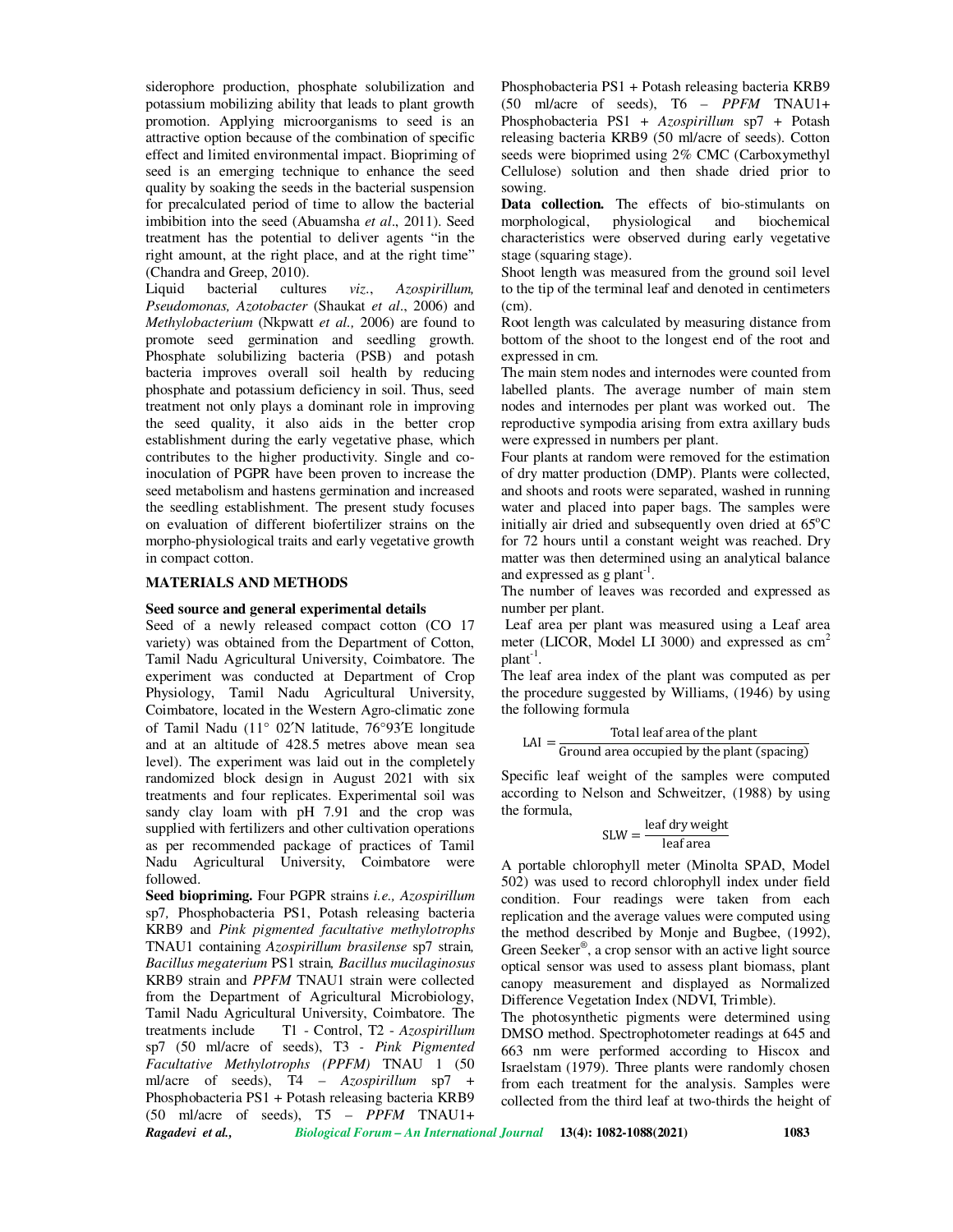the plant, as measured from the base and at 1 cm from the leaf margin and values were expressed as mg  $g^{-1}$  of fresh weight.

Soluble protein content in the leaf was estimated by following Lowry *et al.,* (1951) with folin ciocalteau reagent and expressed as mg g<sup>-1</sup> fresh weight.

Data were analysed by using the software SPSS Statistics (version 16.0) and a comparison of means were done at 5 % significance level with Duncan's multiple range test.

## **RESULTS AND DISCUSSION**

Shoot and root length is an important morphological trait, where nodes and internodes arise to determine the morphological frame work of the plant. Experimental result from Fig. 1 disclosed that plants treated with PGPR strains showed significant improvement in shoot and root length. The data clearly indicated that, the plants receiving strain of *Azospirillum* sp7 (T2) showed maximum shoot length followed by *PPFM* TNAU1 (T3) inoculated plants *i.e*., 47.0 cm and 46.4 cm respectively and maximum root length was seen in *Azospirillum* sp7 (T2) and *PPFM* TNAU1 (T3) strain inoculated plants (19.6 cm). However, shoot and root length was higher in the combined inoculation of the strains T4 – *Azospirillum* sp7 + Phosphobacteria PS1 + Potash releasing bacteria KRB9*,* T5 – *PPFM* TNAU1+ Phosphobacteria PS1 + Potash releasing bacteria KRB9 and T6 *– PPFM* TNAU1+ Phosphobacteria PS1 *+ Azospirillum* sp7 *+* Potash releasing bacteria KRB9 over the uninoculated control plants (T1 - 36.3 cm and

13.5 cm). The shoot length was increased by 29.5% and 28.0% in *Azospirillum* sp7 (T2) and *PPFM* TNAU1 (T3) strains inoculated plants respectively over the control. The inoculation of PGPR strains increased the production of phytohormones like auxin, gibberellins and cytokinin and nutrient availability which in turn involved in cell elongation and caused growth of the crop, which resulted in higher shoot length (Singh *et al*., 2015). *Azospirillum* sp7 inoculated plants, known to synthesis hormone Indole-3 Acetic Acid (IAA) abundantly, which is mainly involved in cell elongation that contributed for higher shoot length compared to other strains. The plants treated with individual strains of *Azospirillum* sp7 (T2) and *PPFM* TNAU1 (T3) had recorded about 29.5 and 28.0% increment in shoot length and 45.5 and 45.1% increment in root length respectively. Similiar findings were reported by Efthimiadou *et al.,* (2020); Hamed *et al*., (2019) in maize. Dhale *et al.,* (2010) reported increased shoot length with the application of bioinoculants (*Azospirillum, Azotobacter*, PSB and PGPB) in cotton. Our results are in accordance with Taha *et al.,* (2020); El-Gamal *et al.,* (2020). The increase in shoot length resulted in increasing plant height by influencing cell metabolism and improved nutrient uptake. Our results were in accordance with Dhale *et al*., (2010); Pindi *et al.,* (2014) where plant growth promoting bacterial (PGPB) inoculation stimulates the production of plant growth hormones that favours root growth and alters root morphology.





The number of nodes and internodes of main stem was high in PGPR strains inoculated plants than control plants (Fig. 2). The *Azospirillum* sp7 (T2) inoculation caused significantly greater number of nodes (9.3) and internodes (5.50) followed by the treatment T3, *PPFM*  TNAU1 strain inoculated plants (9.0 and 5.25 respectively). The treatment T4, combined inoculants of *Azospirillum* sp7 + Phosphobacteria PS1+ Potash bacteria KRB9 was on par with the treatment T3, *PPFM* TNAU1 with respect of number of nodes (9.0) in main stem. However, there was no significant difference among the treatments in number of

internodes in main stem. The inoculation of *Azospirillum* sp7 and *PPFM* TNAU1 strain resulted in an increment of 37.0% and 33.3% in the number of nodes, and 29.41% and 23.53% in the number of internodes respectively.

Leaf number and leaf area have reflective outcome on the production of crop canopy. Leaf area is an important component that is closely related to the physiological process controlling dry matter production and yield. Experimental results revealed that, plants treated with PGPR showed substantial improvement in number of leaves and leaf area (Table 1).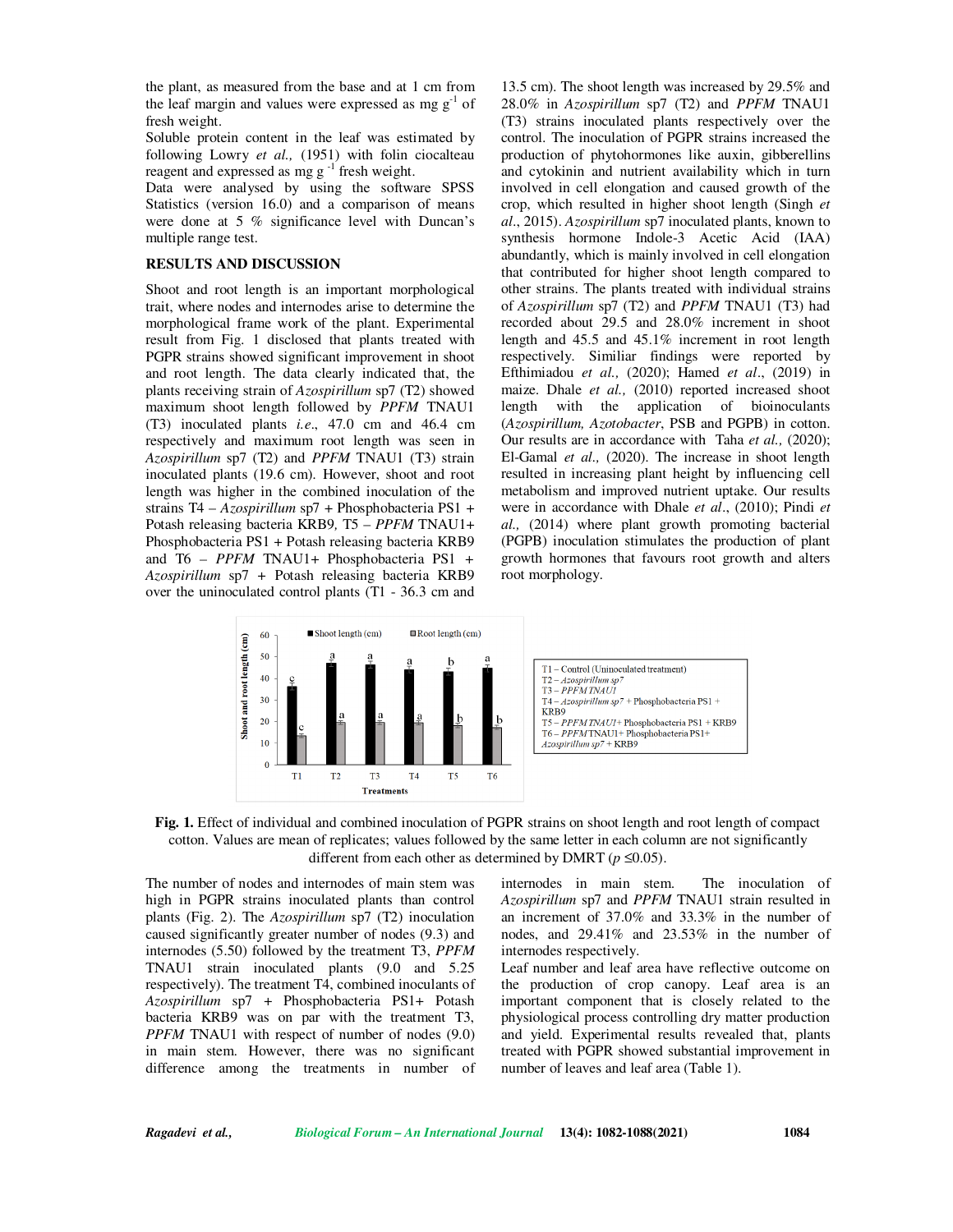

**Fig. 2.** Effect of individual and combined inoculation of PGPR strains on number of nodes and internodes in main stem of compact cotton. Values are mean of replicates; values followed by the same letter in each column are not significantly different from each other as determined by DMRT ( $p \le 0.05$ ).

The treatment T3, *PPFM* TNAU1 strains inoculated plants exhibited a greater number of leaves (20.5) and hence recorded higher foliage size  $(432.92 \text{ cm}^2)$ followed by the treatment T2, *Azospirillum* sp7 strain inoculated plants  $(19.8 \text{ and } 416.60 \text{ cm}^2)$ . There was 28.13 and 21.35% increase in number of leaves and leaf area in inoculated plants over the control plants.

The increase in leaf number and leaf area resulted in increased growth traits such as Leaf Area Index (LAI) and Specific Leaf Weight (SLW). LAI is the ratio of green leaf laminae to ground area, often used to characterize a crop's ability to capture photosynthetic active radiation (PAR). SLW signifies the thickness of leaf which consequently had positive correlation with photosynthetic rate (Ashwathama *et al*., 2003). Similarly, data furnished in the Table 1 showed that the plants treated with *PPFM* TNAU1 strain (T3) recorded more LAI  $(0.32)$  and SLW  $(4.71 \text{ mg cm}^{-1})$  followed by the *Azospirillum* sp7 strain (T2) inoculated plants (0.31

and  $4.32 \text{ mg cm}^{-1}$ ). Sufficient quantity of nutrients and phytohormones facilitated the plants to produce more leaves through higher cell division of leaf primordia in the PGPR inoculated plants (Reddy *et al.,* 1990). The percent increment in LAI and SLW was 21.35, 16.55 and 26.98, 16.49% in *PPFM* TNAU1 and *Azospirillum* sp7 strain treated plants respectively over the control. Increased nutrient availability mainly nitrogen and phosphorus and increased hormone activity *i.e.,* auxin, gibberellins and cytokinins in the PGPR inoculated plants increases the foliage size by regulating the cell division and differentiation. PGPR strains are reported to increase the allocation of photosynthetic assimilate to foliage development and hence improved the plant nutritional status causing higher leaf weight or leaf area. The observations in the present study are in corroboration with the findings of El-Gamal *et al.*, (2020); Chakma *et al.,* (2021); Porter, (1989).

**Table 1: Effect of individual and combined inoculation of PGPR strains on plant growth and physiological traits of compact cotton. Values are mean of replicates; values followed by the same letter in each column are**  not significantly different from each other as determined by DMRT ( $p \le 0.05$ ).

| <b>Treatments</b>                      | No. of leaves<br>plant <sup>-1</sup> | Leaf Area $(cm2)$ | Leaf Area<br><b>Index</b> | <b>Specific leaf</b><br>weight<br>$(mg cm-2)$ |
|----------------------------------------|--------------------------------------|-------------------|---------------------------|-----------------------------------------------|
| $T1 - Control$                         | 16.0 <sup>c</sup>                    | $356.76^{\circ}$  | 0.26 <sup>c</sup>         | $3.71^{b}$                                    |
| $T2 - Azo$ spirillum                   | $19.8^{ab}$                          | $416.60^{ab}$     | $0.31^{ab}$               | $4.32^{ab}$                                   |
| $T3 - PPFM$                            | $20.5^{\rm a}$                       | $432.92^{\rm a}$  | $0.32^a$                  | $4.71^{\rm a}$                                |
| $T4 - Azospirillum + PSB + KRB$        | $18.8^{ab}$                          | $404.04^{ab}$     | $0.30^{ab}$               | $4.12^{ab}$                                   |
| $T5 - PPFM + PSB + KRB$                | $18.3^{b}$                           | $384.32^{bc}$     | 0.28 <sup>bc</sup>        | $3.85^{b}$                                    |
| $T6 - PPFM + PSB + Azospirillum + KRB$ | $17.8^{bc}$                          | $387.61^{bc}$     | 0.29 <sup>bc</sup>        | $3.74^{b}$                                    |
| Mean                                   | 18.53                                | 397.04            | 0.29                      | 4.08                                          |
| <b>SEd</b>                             | $0.90**$                             | $15.16**$         | $1.12**$                  | $0.32**$                                      |
| $CD(P=0.05)$                           | 1.85                                 | 31.86             | 2.36                      | 0.67                                          |

The total biomass production is a function of photosynthesis and respiration rate. The shoot and root dry weight of cotton plant was significantly improved with the inoculation of PGPR strains. From Fig. 3, we could infer that these individual factors contributed for the increase in the total dry matter content in the *Azospirillum* sp7 strain treated plants. Among the treatments, T3 *PPFM* TNAU1 and T2 *Azospirillum* sp7 strain brought significantly maximum shoot (3.794 and

3.550 g per plant) and root biomass (0.374 and 0.369 g per plant) compared to other co-inoculated treatments and control (Table 2). The plants treated with individual strains of *Azospirillum* sp7 (T2) and *PPFM* TNAU1 (T3) had recorded about 46.5 and 37.2% increment in shoot biomass and 44.1 and 42.4% increment in root biomass respectively. This increase in shoot and root biomass is due to higher shoot length, number of leaves and alteration in root morphology.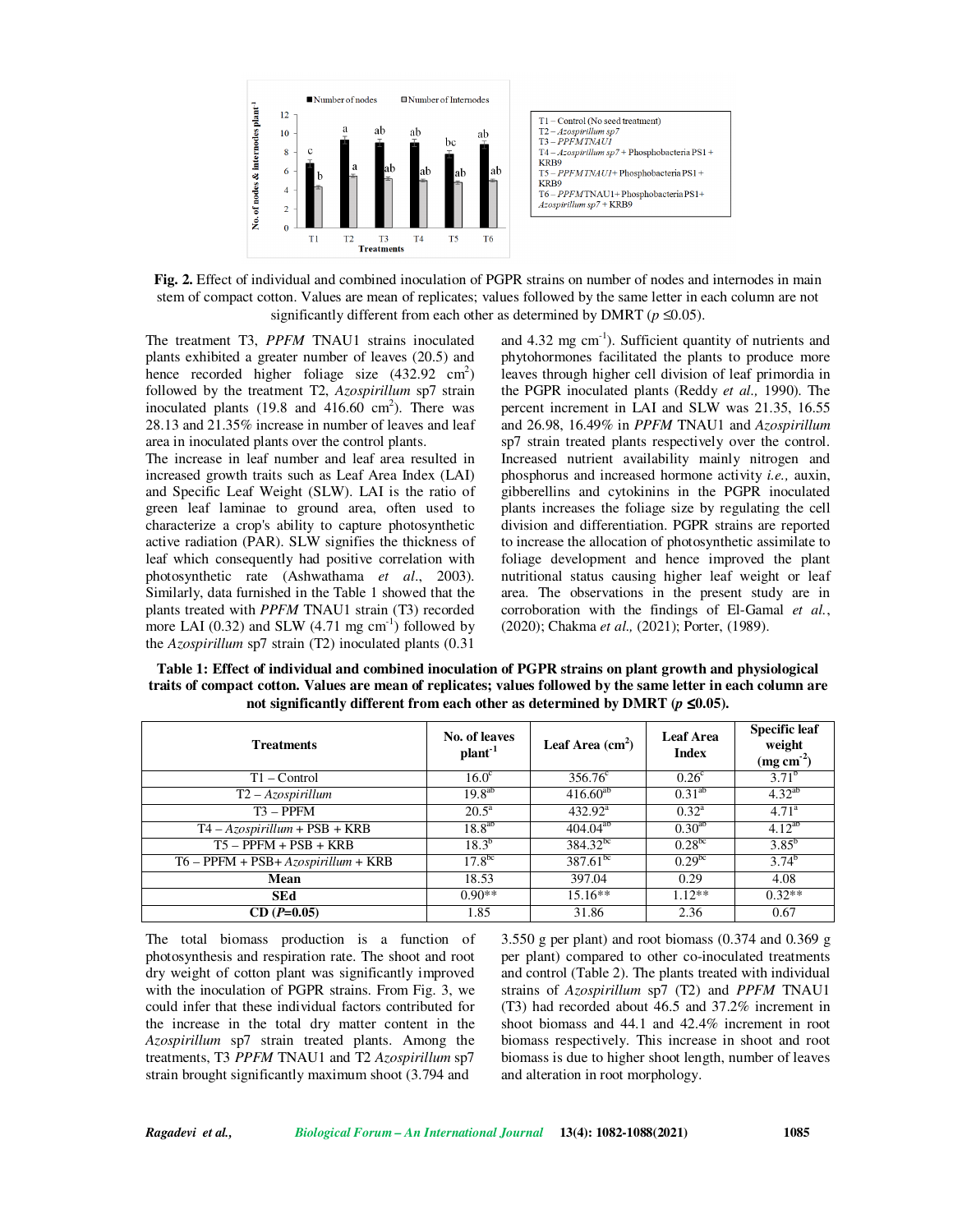**Table 2: Effect of individual and combined PGPR strains in plant growth and physiological traits of compact cotton. Values are mean of replicates; values followed by the same letter in each column are not significantly different from each other as determined by DMRT (** $p \leq 0.05$ **).** 

| <b>Treatments</b>                      | TDMP $(g$ plant <sup>-1</sup> ) |                       | <b>Soluble</b>                         |                   | No. of                                      |
|----------------------------------------|---------------------------------|-----------------------|----------------------------------------|-------------------|---------------------------------------------|
|                                        | <b>Shoot</b><br>weight          | Root weight           | <b>Protein</b><br>(mg g <sup>1</sup> ) | <b>NDVI</b>       | fruiting<br>branches<br>plant <sup>-1</sup> |
| $T1 - Control$                         | 2.59 <sup>c</sup>               | 0.26 <sup>c</sup>     | $12.7^{b}$                             | $0.75^{\rm b}$    | $4.3^{b}$                                   |
| $T2 - Azospirillum$                    | $3.55^{\circ}$                  | $0.37^{ab}$           | $15.4^{\rm a}$                         | $0.78^{ab}$       | $5.5^{\mathrm{a}}$                          |
| $T3 - PPFM$                            | $3.79^{a}$                      | $0.37^{\rm a}$        | $15.3^{\rm a}$                         | 0.80 <sup>a</sup> | $5.0^{ab}$                                  |
| $T4 - Azospirillum + PSB + KRB$        | $3.11^{b}$                      | $0.35^{ab}$           | $13.7^{\rm a}$                         | $0.79^{\rm a}$    | 4.8 <sup>ab</sup>                           |
| $T5 - PPFM + PSB + KRB$                | 2.89 <sup>bc</sup>              | 0.29 <sup>bc</sup>    | 14.8 <sup>ab</sup>                     | $0.79^{\rm a}$    | $4.8^{ab}$                                  |
| $T6 - PPFM + PSB + Azospirillum + KRB$ | $2.85^{bc}$                     | $0.29$ <sup>abc</sup> | $13.6^{ab}$                            | $0.78^{ab}$       | 5.0 <sup>ab</sup>                           |
| Mean                                   | 3.13                            | 0.32                  | 30.9                                   | 0.78              | 4.9                                         |
| <b>SEd</b>                             | $0.16**$                        | $3.31*$               | 0.95                                   | 1.47              | 0.51                                        |
| $CD(P=0.05)$                           | 0.34                            | 7.06                  | 1.99                                   | 3.09              | 1.06                                        |

T1 - Control, T2 - *Azospirillum* sp7, T3 *- Pink Pigmented Facultative Methylotrophs (PPFM)* TNAU 1, T4 – *Azospirillum* sp7 + Phosphobacteria PS1 + Potash releasing bacteria KRB9, T5 – *PPFM* TNAU1+ Phosphobacteria PS1 + Potash releasing bacteria KRB9, T6 – *PPFM* TNAU1+ Phosphobacteria PS1 + *Azospirillum* sp7 + Potash releasing bacteria KRB9.



**Fig. 3.** Effect of individual and combined inoculation of PGPR strains on total dry matter content of compact cotton. (a) Stem biomass (g plant<sup>-1</sup>) (b) Leaf biomass (g plant<sup>-1</sup>) (c) Root biomass (g plant<sup>-1</sup>) (d) Square biomass (g plant<sup>-1</sup>). Values are mean of replicates; values followed by the same letter in each column are not significantly different from each other as determined by DMRT ( $p \le 0.05$ ).

The present study is in concordance with (Dhale *et al*., 2010; Pindi *et al.,* 2014; Calvo *et al*., 2017) where significant improvement of shoot and root biomass of cotton seedlings was observed in PGPR inoculated plants over uninoculated plants. Chlorophyll index is one of the important parameters for understanding the nitrogen and photosynthetic pigment status of plants. Estimation of total chlorophyll content is necessary to understand the photosynthetic process and assimilate production. Our results revealed that plants inoculated with PGPR strain significantly improved the

accumulation of photosynthetic pigments, chlorophyll content and chlorophyll index over untreated control plants (Fig. 4). Total chlorophyll index and chlorophyll content were recorded higher in *Azospirillum* sp7 strain (T2) inoculated plants (38.30 and 1.48 mg  $g^{-1}$ ) followed by *PPFM* TNAU1 strain (T3) inoculated plants (38.25 and 1.46 mg  $g^{-1}$ ). The plants treated with individual strain of *Azospirillum* sp7 (T2) and *PPFM* TNAU1 (T3) had recorded about 11.0% and 10.9% increment in chlorophyll index and 35.4 and 33.5% increment in total chlorophyll content respectively.

*Ragadevi et al., Biological Forum – An International Journal* **13(4): 1082-1088(2021) 1086**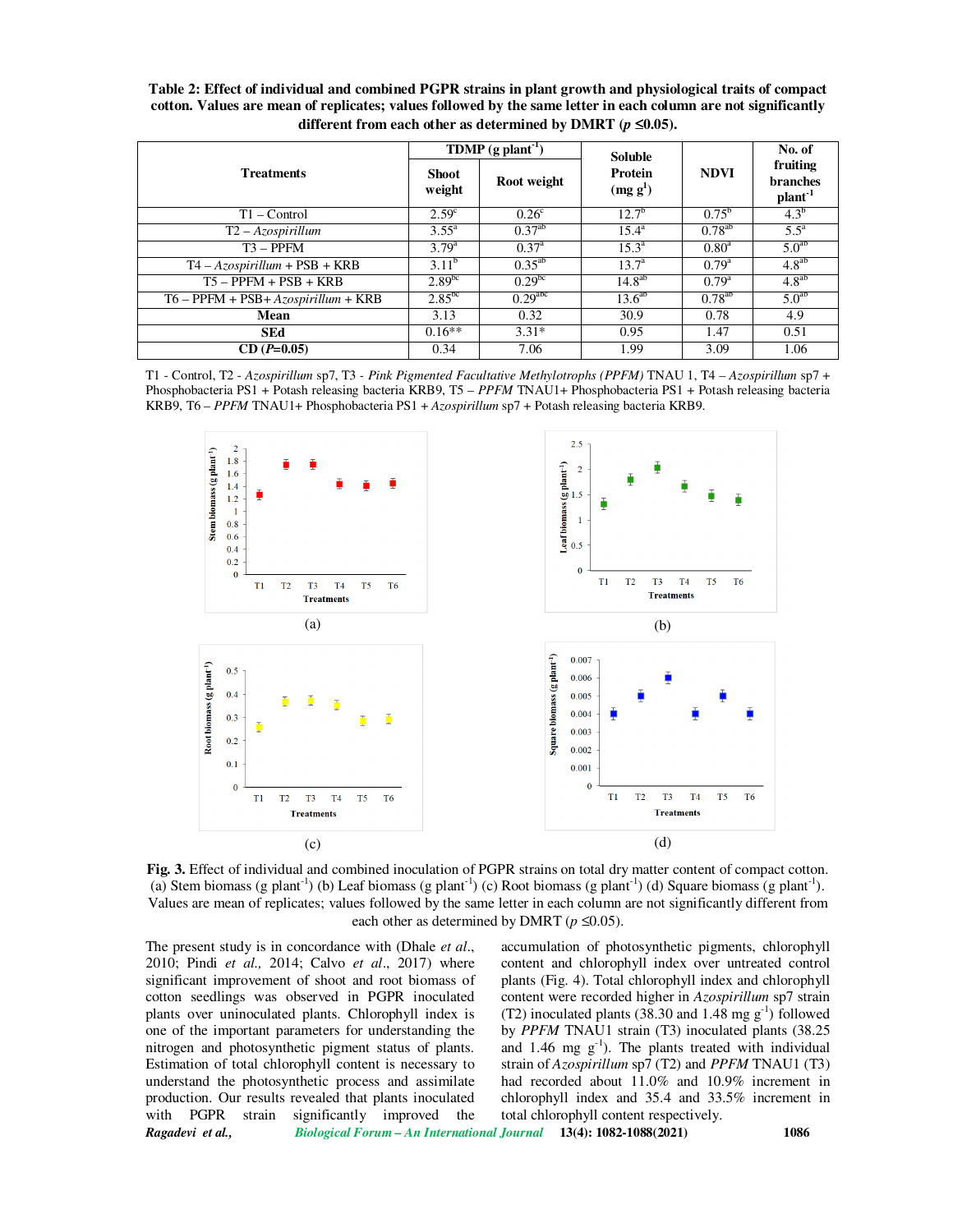

**Fig. 4.** Effect of individual and combined inoculation of PGPR strains on total chlorophyll content (mg  $g^{-1}$ ) and chlorophyll index of compact cotton. Values are mean of replicates; values followed by the same letter in each column are not significantly different from each other as determined by DMRT ( $p \le 0.05$ ).

These findings are in conformity with the outcomes of Hamed *et al*., (2019); Compant *et al.,* (2005). Our results of increased chlorophyll index and total chlorophyll content in plants with single and combined inoculation of PGPR were supported by the above findings. Soluble protein serves as an indicator of photosynthetic efficiency in terms of the RuBP (Ribulose-1,5 bisphosphate) carboxylase activity (Evans, 1975). The plants treated with individual strain of *Azospirillum* sp7 (T2) and *PPFM* TNAU1 (T3) recorded greater protein content than the co-inoculated (T4, T5 and T6) plants (Table 2). The treatment *Azospirillum* sp7 strain recorded higher soluble protein content followed by *PPFM* TNAU1 (T3) treated plants  $(15.4 \text{ and } 15.2 \text{ mg g}^{-1})$ . The inoculation of *Azospirillum* sp7 (T2) and *PPFM* TNAU1 strain (T3) had recorded about 21.5 and 20.1% increase in soluble protein content compared to control plants. The findings of Lotfi *et al*., 2015 and Al-Arjani *et al*., 2020 are in accordance with our present study.

Normalized difference vegetation index (NDVI) is a measure of the status of plant health-based on the capacity of the plants to reflect light at certain frequencies. It indicates the presence of chlorophyll and photosynthetic capacity, which correlates with plant health (Wu *et al*., 2016). The treatment T3, plants inoculated with individual strain of *PPFM* TNAU1 recorded maximum NDVI values (0.80) followed by the treatment T4, co-inoculation of *Azospirillum +*  Phosphobacteria + Potash bacteria strains (0.79), which indirectly reveals the presence of more chlorophyll a and hence improvement in plant health (Table 2). Single and co-inoculation of the PGPR strains had recorded higher NDVI values than non-inoculated control plants. The present study is in line with the findings of Hou *et al.,* (2019) and it is understood that the overall plant health could be assessed using NDVI. Generally, in cotton, increase in plant height is accompanied by increase in sympodial branches (fruiting branches). The individual and combined inoculation of these PGPR strains resulted in the production of higher number of fruiting branches per plant (Table 1). The treatment T2, *Azospirillum* sp7 strain inoculated plants recorded higher number of sympodial branches (5.50) than other individual and combined inoculants of PGPR strain and control. There

was about 29.5% increase in the number of fruiting branches per plant in the *Azospirillum* sp7 strain (T2) inoculated plants. Individual treatments of *Azospirillum* sp7 and *PPFM* TNAU1 strains also increased the number of fruiting branches. Similar finding is reported by Hamed *et al*., 2019, where two bacterial strains significantly improved the number of fruiting branches over uninoculated control. The increase in plant height, root length, dry matter, chlorophyll index and photosynthetic pigments helped in improving the number of sympodial branches (fruiting branches), which ultimately results in higher number of squares.

# **CONCLUSION**

The results obtained in the present study revealed that, plants bioprimed with PGPR strains significantly enhanced the growth of cotton in terms of morphological, physiological and biochemical morphological, physiological and parameters. Among the different inoculants, seeds treated with individual PGPR strains improved shoot length, root length, shoot and root dry mass, total chlorophyll content, leaf soluble protein, chlorophyll index, NDVI and number of fruiting branches during the early vegetative period of crop growth. The increase in fruiting branches directly correlated with the increase in boll number and yield. Hence, the tested PGPR strains could be used as biostimulants/biofertilizers to improve cotton yield and quality. It is concluded that the beneficial microbes tested as biopriming agents in the current investigation bears physiological capacity to improve plant growth and development in cotton.

#### **FUTURE SCOPE**

Plant growth enhancement due to PGPRs suggest that they are employed to improve the overall plant growth, physiological potential and to increase the yield in cotton. In order to provide practical recommendations to farmers supporting the agricultural crops, the PGPR strains need to be investigated in different dimensions of types, quantity, timing and the number of applications, with reference to crop specificity.

**Acknowledgement.** The authors thank the Department of Agricultural Microbiology and Department of Crop Physiology, Tamil Nadu Agricultural University, Coimbatore for providing commercial biofertilizers and experimental facilities to carry out this part of research work.